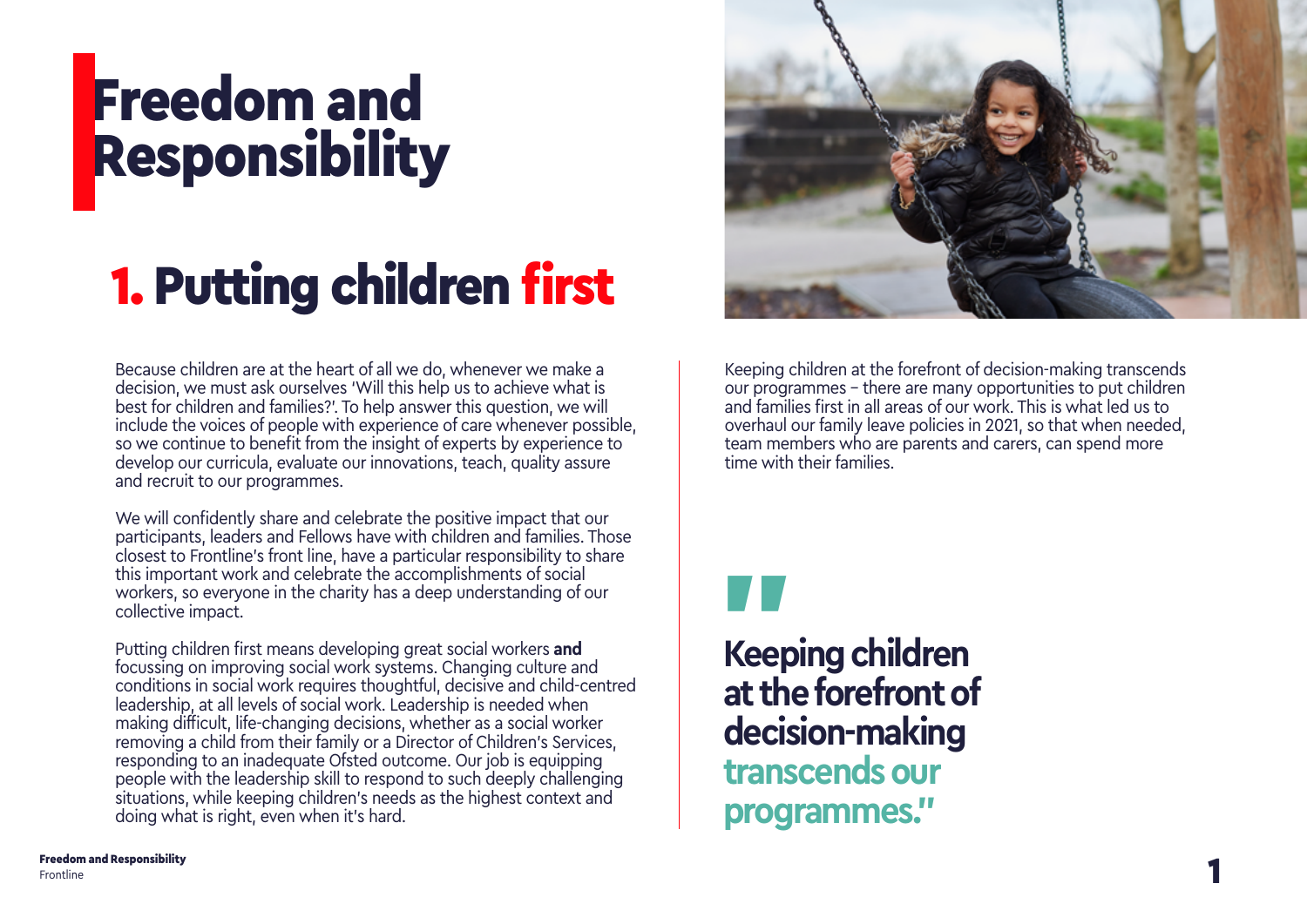## <span id="page-1-0"></span>2. Making diversity and inclusion everyone's business

We want the Frontline team to reflect the children, young people and families across England. To be an effective charity we need difference. Difference of race, experience, thought and skill. We will continue our work towards an inclusive and enabling culture that amplifies minoritised voices, assumes good intent, strives to be critically aware and creates opportunities for meaningful learning. This will take time and needs constant work and investment from us all, particularly those in leadership positions.

We know systemic racism impacts young people in a range of ways for example Black Caribbean children are much more likely to go into care1 and Black people are 9x as likely to be stopped and searched by police, than White people<sup>2</sup> . It is our responsibility to proactively tackle systems and structures that perpetuate and embed racism in society.

We will continue to address this; for example, maintaining:

- our mentoring scheme for ethnic minority employees;
- diversity targets on our programmes
- as well as coaching and career development for fellows from ethnic minority backgrounds.

We are clear on our anti-racist commitment in all we do. That's why when recruiting, we include interview questions to explore how candidates would address anti-racism if successful.

Education and awareness are key to creating a diverse and high performing workforce. The leadership group play a key role in setting and maintaining a culture of inclusion, but everyone at Frontline is responsible for dedicating time to improve their knowledge and show leadership in this area. We need to create an environment where people can make mistakes and are supported to learn whilst acting decisively in response to discriminatory behaviour.

### Freedom and Responsibility

Frontline





**Education and awareness are key to creating a diverse and high performing workforce."**

7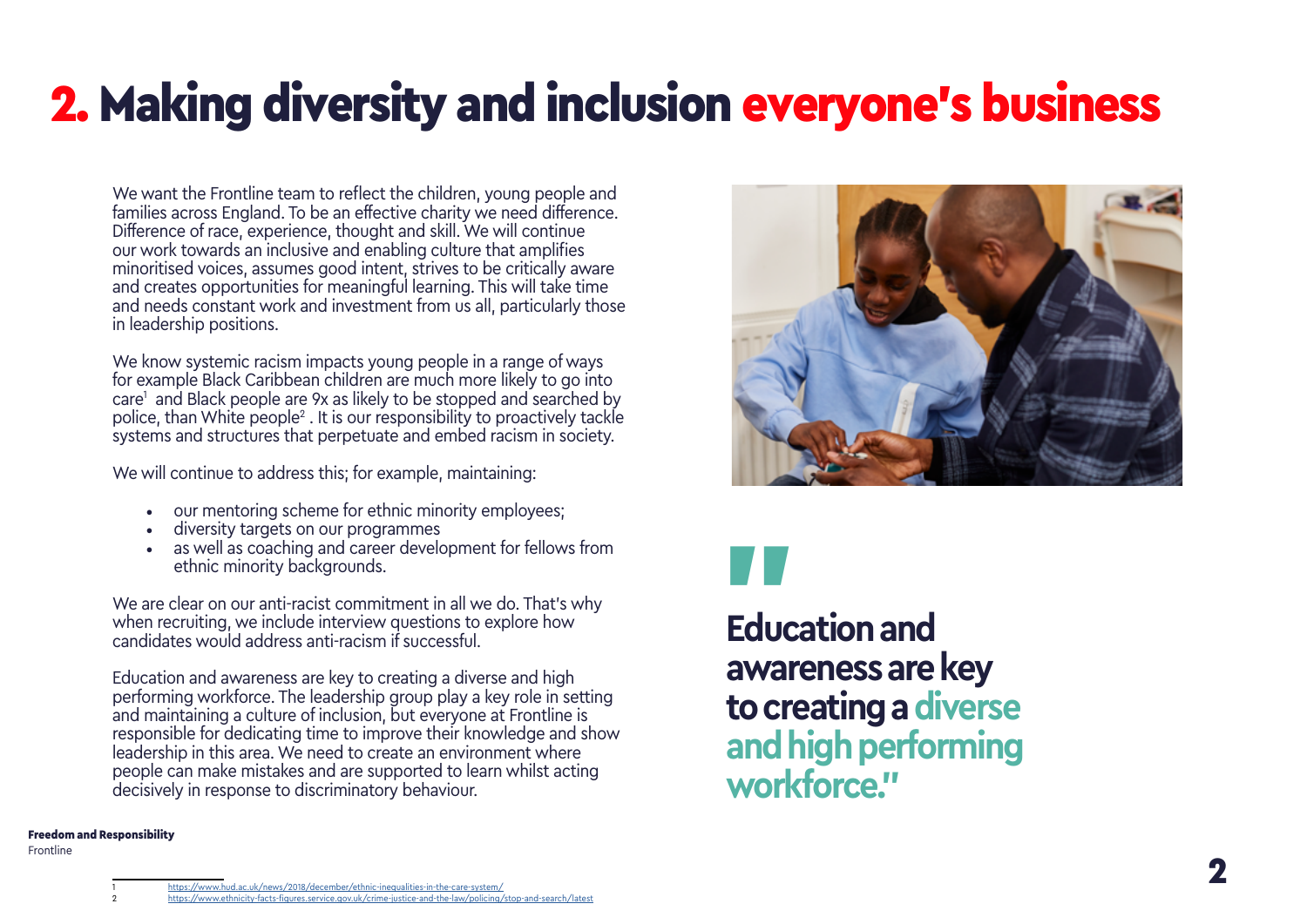### <span id="page-2-0"></span>3. Working as one team

We are all part of the Frontline team and we all play our part in achieving our mission. We have an incredible team at Frontline, who all want to work with other incredible people. To achieve this, we need high expectations of ourselves, each other and of those joining Frontline. Having high expectations means everyone having the right behaviours and skill to do great work.

We must allow room for difference and creativity, whilst also consistently delivering excellent work. When we do achieve amazing things, we need to celebrate and showcase these - when we know what we're doing well, it is easier to keep doing it. To keep improving, we must seek out the ways we can do our work even better, individually, as teams and organisationally. There is room to make mistakes and be curious about our failures – that's how we learn! As an organisation working towards improving social work leadership and practice, we need to keep trying different things and mistakes are key to that.

At the same time, it's important we're honest if mistakes keep happening and if people aren't doing their best, or their best isn't enough, because this makes it harder for others to do their best work. We need to be frank with each other when this happens and support people to leave swiftly and with compassion if they are not able to improve. Giving and openly receiving feedback is key to a healthy culture and core to social work practice, because it helps build trust.

[Radical candour](https://www.radicalcandor.com/our-approach/) is popular, as are many other feedback models, fundamental to each is the assumption of positive intent. Giving honest feedback is challenging, but is absolutely essential to building strong working relationships, which help us make the best possible decisions and navigate when we disagree with each other.

To create an environment which enables productive, honest relationships, we will continue to invest in learning and development opportunities, training for people managers and dedicated time together to understand each other's work – like our annual in person away days. We all need to keep looking for ways to keep the culture of feedback alive such as the People team revising our formal annual performance appraisal process in favour of an informal approach which ensures people receive more regular feedback and support on their work.

Improving leadership is central to our programmes, so we all need to role model Frontline's [leadership capabilities](https://thefrontline.org.uk/wp-content/uploads/2017/06/Leadership-Statement-Guide.pdf) in all we do. We have great managers at Frontline and they have particular responsibility to create opportunities to understand their team's perspective and represent their views.

There will be occasions where we choose to consult with everyone directly on particular decisions, but the best way to ensure your voice is heard generally is to be clear with your manager. With charity of our size, unanimous agreement is a rarity, so provided decision-making at all levels of the organisation draws on [different perspectives \(see page two\)](#page-1-0) and is informed by [evidence \(see page four\)](#page-3-0) we need to trust each other's knowledge and professional judgement.

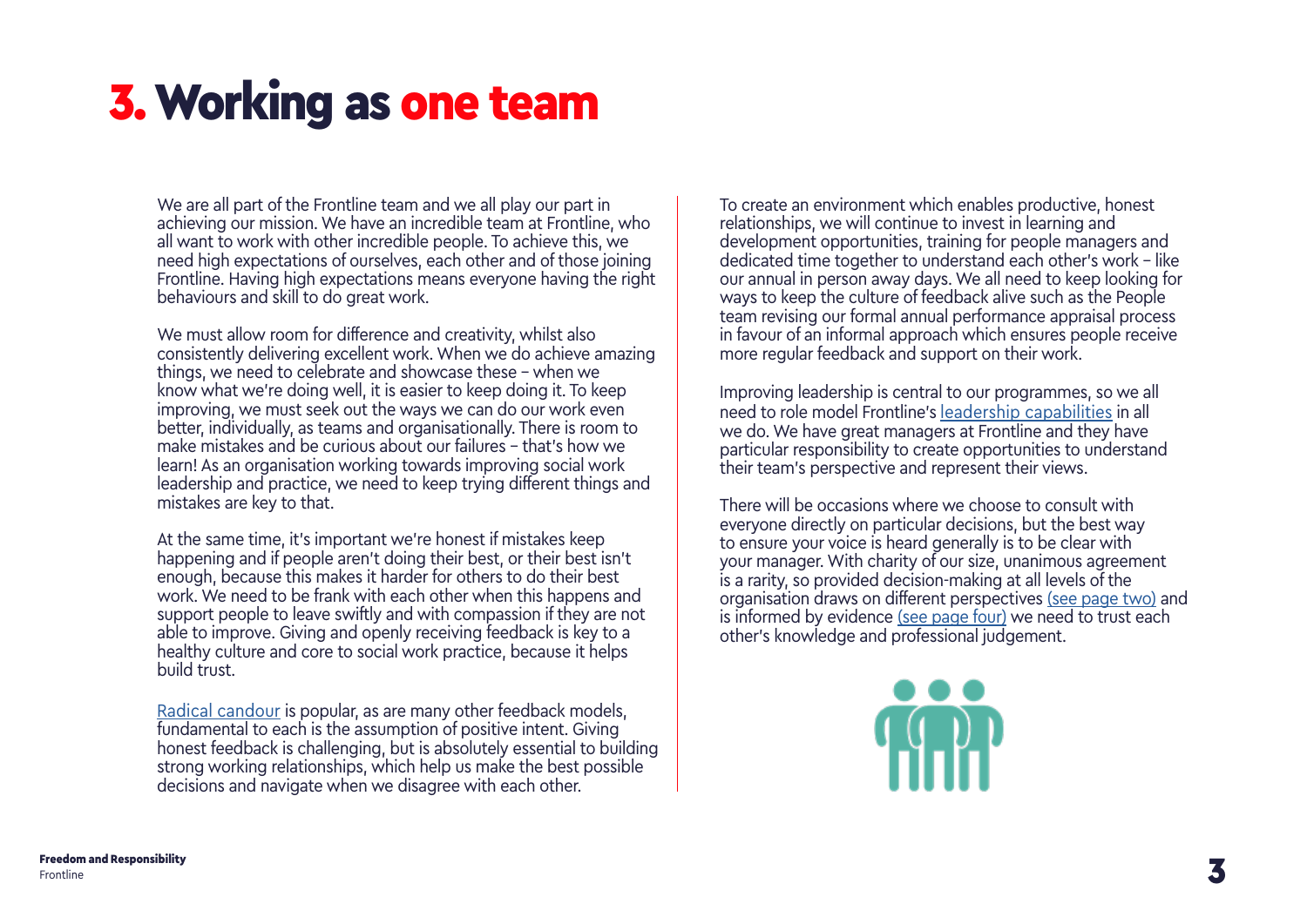### <span id="page-3-0"></span>4. Making decisions based on common sense and evidence

Many organisations fall into the trap of adding policy in an attempt to address isolated performance issues, or to create rules rather than trust individual's decision-making. To avoid this trap, we need to continuously remove and avoid unnecessary layers or overly-complicated bureaucracy.

By trusting each others' professional judgement, being clear with each other when we are doing well, or not meeting each other's [expectations \(see page three\)](#page-2-0) we will build this trust. We need to be pragmatic, only introducing policy or process when there is a clear, widespread need. When we do introduce a new policy or process, we must ensure it is simple, short and clear.

Key to all good decisions, particularly those which carry risk, is the use evidence and/or intelligence. This is vital in social work and all our work, because it reduces the impact of bias or the reliance on personal perspectives. We should be solution focussed and use data, knowledge and evidence to make sure we're always learning, making sound decisions and changing our approach as we get more information. Data is key to sharing our impact and celebrating our successes.



Some of our work is strictly regulated, which can cause tensions with our aim to keep regulation and bureaucracy to a minimum. We need to balance our freedom to make decisions within our roles, with the responsibility of adhering to the regulation we're accountable to. Making an argument for and against a new process and sense-checking these with your manager and colleagues in different teams, are good ways to test your thinking.



**We should be solution focused and use data, knowledge and evidence to make sure we're always learning."** "<br>Wes